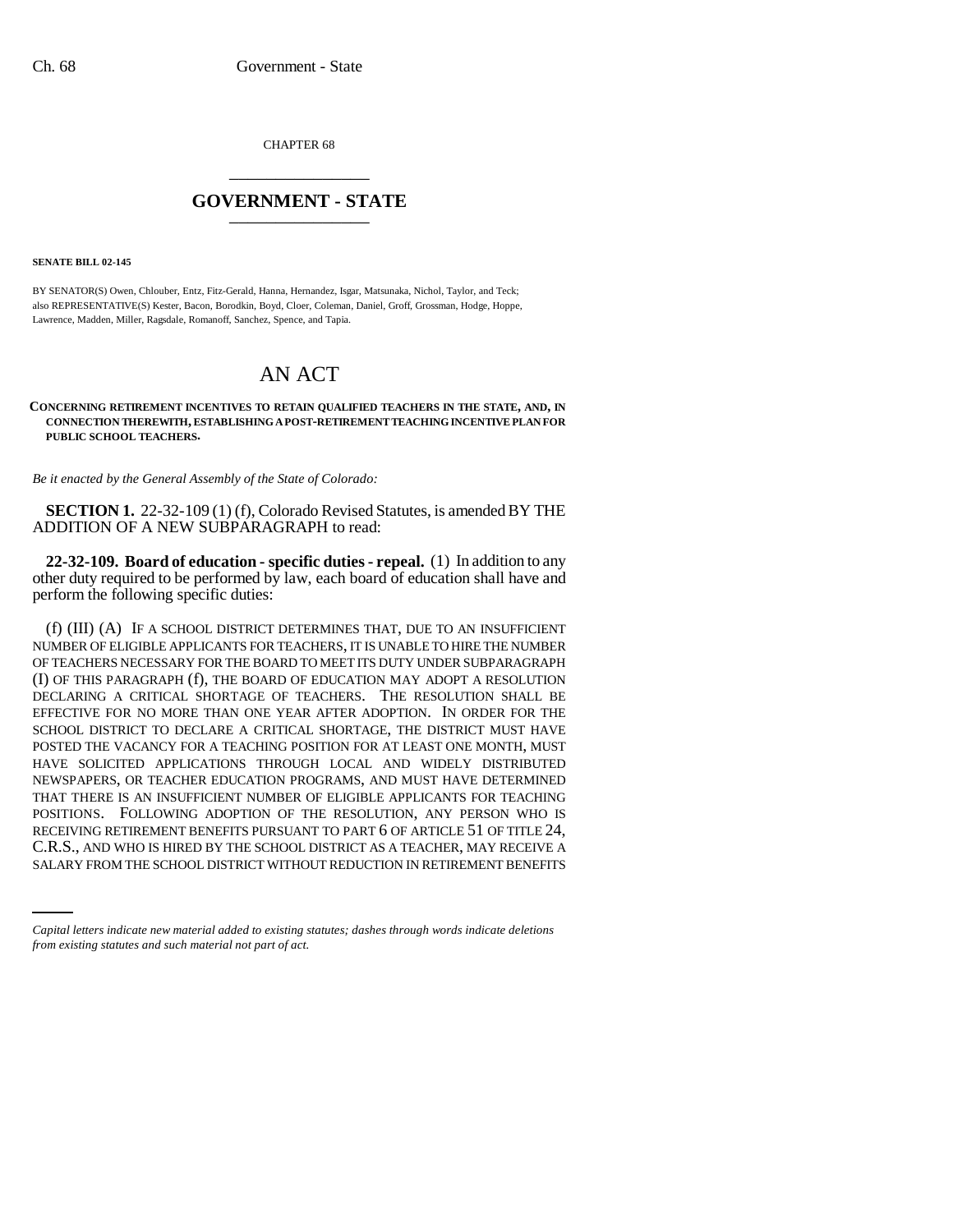AS PROVIDED IN SECTION 24-51-1101 (1.7), C.R.S. ANY SUCH TEACHER SHALL BE ELIGIBLE TO PARTICIPATE IN THE SCHOOL DISTRICT'S HEALTH PLAN WHILE EMPLOYED AS A TEACHER.

(B) THIS SUBPARAGRAPH (III) IS REPEALED, EFFECTIVE JULY 1, 2005.

**SECTION 2.** The introductory portion to section 24-51-1101 (1), Colorado Revised Statutes, is amended, and the said 24-51-1101 is further amended BY THE ADDITION OF A NEW SUBSECTION, to read:

**24-51-1101. Employment after service retirement - repeal.** (1) Except as otherwise provided in subsection  $(1.5)$  SUBSECTION  $(1.5)$  OR  $(1.7)$  of this section, a service retiree from any division may be employed by an employer, whether or not in a position subject to membership, and receive a salary without reduction in benefits if the service retiree has not worked for any employer, as defined in section 24-51-101 (20), during the month of the effective date of retirement, and if:

(1.7) (a) A SERVICE RETIREE WHO IS HIRED BY A SCHOOL DISTRICT OR A BOARD OF COOPERATIVE SERVICES ESTABLISHED PURSUANT TO SECTION 22-5-104, C.R.S., TO WORK AS A TEACHER AT AN ELIGIBLE SCHOOL IN A SCHOOL DISTRICT IN WHICH THE DISTRICT BOARD OF EDUCATION HAS ADOPTED A RESOLUTION DECLARING A CRITICAL SHORTAGE OF TEACHERS PURSUANT TO SECTION 22-32-109 (1) (f) (III) (A), C.R.S., OR WHO IS HIRED TO WORK AS A TEACHER FOR THE COLORADO SCHOOL FOR THE DEAF AND BLIND MAINTAINED IN ACCORDANCE WITH ARTICLE 80 OF TITLE 22, C.R.S., MAY RECEIVE A SALARY WITHOUT REDUCTION IN BENEFITS, REGARDLESS OF THE NUMBER OF HOURS OR DAYS WORKED IN THE CALENDAR YEAR, IF THE SERVICE RETIREE HAS NOT WORKED FOR ANY EMPLOYER, AS DEFINED IN SECTION 24-51-101 (20), DURING THE MONTH OF THE EFFECTIVE DATE OF RETIREMENT. A SERVICE RETIREE DESCRIBED IN THIS PARAGRAPH (a) WHO WORKS FOR ANY EMPLOYER, AS DEFINED IN SECTION 24-51-101 (20), DURING THE MONTH OF THE EFFECTIVE DATE OF RETIREMENT SHALL BE SUBJECT TO A REDUCTION IN BENEFITS AS PROVIDED IN SECTION 24-51-1102 (2).

(b) UPON THE ADOPTION BY A SCHOOL DISTRICT OF A RESOLUTION DECLARING A CRITICAL SHORTAGE FOR A DURATION OF A PERIOD OF NO LONGER THAN ONE YEAR PURSUANT TO SECTION 22-32-109 (1) (f) (III) (A), C.R.S., THE SCHOOL DISTRICT SHALL NOTIFY THE ASSOCIATION OF THE RESOLUTION.

(c) EMPLOYER CONTRIBUTIONS SHALL BE MADE ON ALL SALARY PAID TO SERVICE RETIREES FROM EMPLOYMENT AS TEACHERS PURSUANT TO THIS SUBSECTION (1.7).

(d) ANY SERVICE RETIREE WHO IS EMPLOYED AS A TEACHER PURSUANT TO THIS SUBSECTION (1.7) SHALL NOT BE REQUIRED TO RESUME MEMBERSHIP. UPON TERMINATION OF SUCH SERVICE RETIREE'S EMPLOYMENT, THERE SHALL BE NO BENEFIT CALCULATION REFLECTING ADDITIONAL SERVICE CREDIT ACCUMULATED OR ANY INCREASE IN THE HIGHEST AVERAGE SALARY OF SUCH PERSON.

(e) A SERVICE RETIREE WHO IS EMPLOYED PURSUANT TO THIS SUBSECTION (1.7) SHALL NOT RECEIVE A HEALTH CARE PREMIUM SUBSIDY PURSUANT TO SECTION 24-51-1206 DURING SUCH EMPLOYMENT.

(f) FOR PURPOSES OF THIS SUBSECTION (1.7):